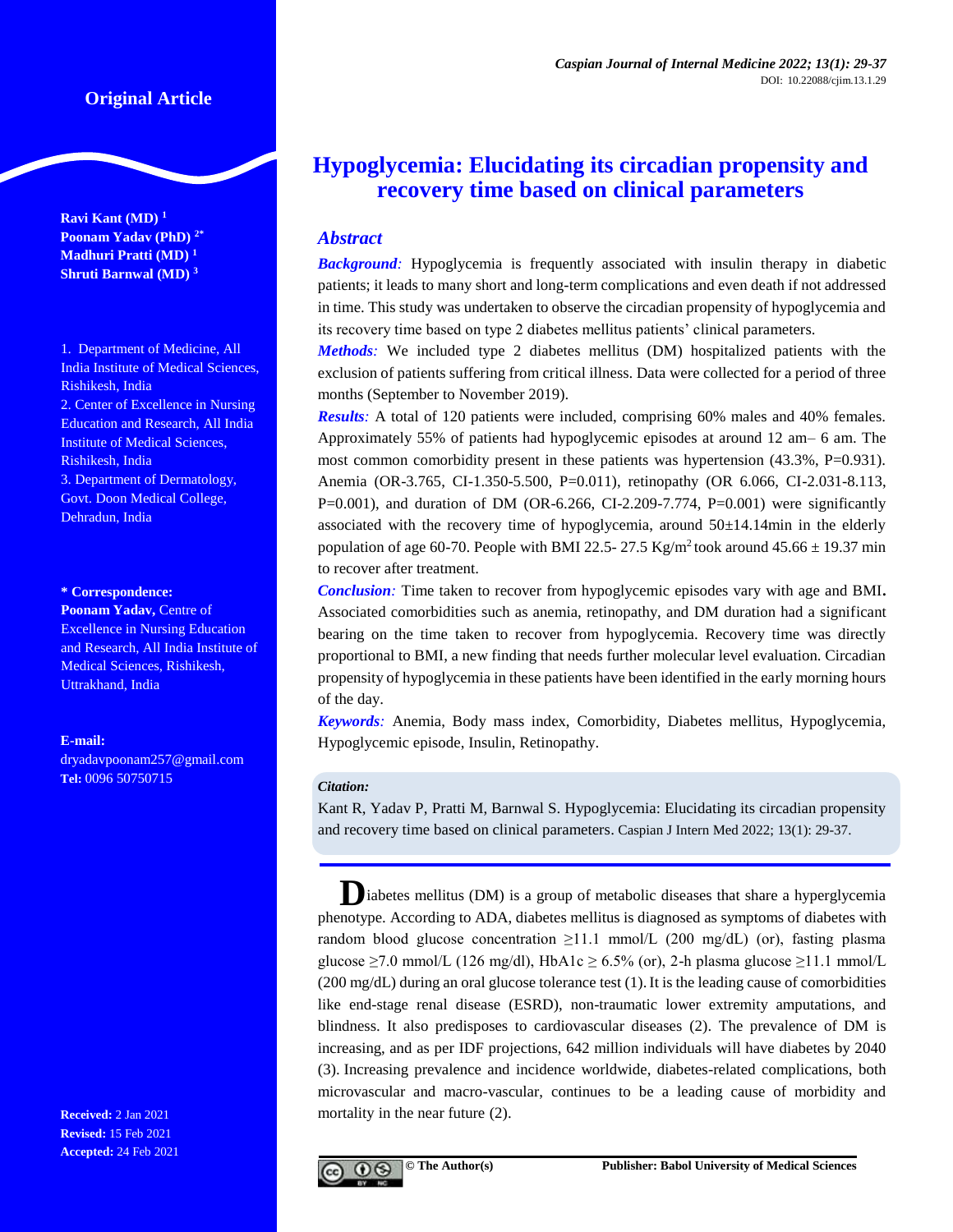Glycemic control is the main target of oral medications or insulin injections to reduce the burden of DM-related complications (4, 5). Major landmark studies like Diabetes Control and Complications Trial (DCCT) performed in patients of type 1 diabetes mellitus and the United Kingdom Prospective Diabetes Study (UKPDS) in type 2 diabetic patients showed that strict glycemic control has a beneficial effect on microvascular complications (6). Hypoglycemia is not only a barrier in achieving optimum control, but it also had many adverse cardiovascular effects. Hypoglycemia is a common and avoidable complication of diabetes treatment. Iatrogenic hypoglycemia is a clinical condition arising due to absolute or relative insulin excess and compromised glucose counter-regulation in type1 and advanced type 2 diabetes (7). The goal of glycemic management is lifetime euglycemia without hypoglycemia that undoubtedly requires glucoseregulated insulin replacement or secretion. [8] Thus iatrogenic hypoglycemia is a confounder for attaining euglycemia, and studying the characteristic features and factors leading to hypoglycemic episodes is an important area of research (9). Data showed that circadian propensity develops cardiovascular risk even in healthy adults due to disruption in the biological clock (10, 11). Evidence from studies depicted its clinical significance in diabetes patients as it affects glucose tolerance through different mechanisms and regulates glucose metabolism by lowering insulin sensitivity, not by affecting β-cell function (12, 13). This study aimed to see the circadian propensity of hypoglycemia and its recovery time based on clinical parameters in type 2 diabetes patients on insulin therapy.

### **Methods**

**Study Design:** It was a hospital-based prospective observational study that included diabetic patients on insulin therapy with documented hypoglycemia.

Sample size: Raosoft electronic software was used to calculate the sample size (based on the following factors: 95% confidence interval, 5% acceptable margin of error, and population size of 170 diabetic patients with an estimated prevalence of hypoglycemia = 50%). The calculated sample size was 119 patients.

**Sampling technique:** Recruitment of 120 participants was done with the purposive sampling technique.

**Eligibility criteria:** Type 2 diabetic patients on basal-bolus insulin regimen with varying insulin doses and documented hypoglycemia episodes were included in the study, though all critically ill and post-operative patients were excluded.

**Study Setting:** Data were collected for three months (September 2019- November 2019) from the Endocrine and General Medicine ward at a tertiary care hospital, India.

**Steps of data collection:** All the participants were informed, and written consent was taken when enrolled. Data were collected from the patients of type 2 diabetes mellitus on insulin therapy and those who had acquired hypoglycemia during hospitalization in the Endocrine ward and General Medicine ward at a tertiary care hospital. All patients were on basal-bolus insulin therapy (three short-acting and one longacting insulin). Since these patients were admitted, the time of insulin injections was fixed and relatively the same as the meals provided by the hospital at a fixed time. A case reporting form was used to collect data. Case sheets of patients were observed for the presence of comorbidities (such as hypertension, anemia, diabetic nephropathy, retinopathy, coronary artery disease, and duration of disease) at the time of admission to the hospital.

#### **Diagnostic criteria**

#### **Hypoglycemia:**

Hypoglycemia is defined by

 $\checkmark$  Plasma glucose values (biochemically)

- $\checkmark$  Symptoms (clinically)
- $\checkmark$  Time of occurrence (day/night) (7)

ADA has classified hypoglycemia as follows:

- Level 1: -Glucose <70mg/dl and > 54mg/dl
- Level 2: Glucose <54mg/dl

Level 3: - Severe event characterized by altered mental & or physical status

**Hypertension:** Hypertension is diagnosed when systolic blood pressure (SBP) is  $\geq 140$  mm Hg and /or diastolic blood pressure (DBP) is  $\geq 90$  mm Hg following repeated examination (14).

**Anemia:** According to World Health Organization, anemia's diagnostic criteria are a hemoglobin value of less than 13 g/dL in male and 11 female adults (15).

**Diabetic Nephropathy:** Early stages of nephropathy was identified with microalbuminuria with a spot urine albumin/creatinine ratio. In six months, positive results for two tests out of three tests with a value of 30 to 300 mg of albumin/g of creatinine is the diagnostic criteria for diabetic nephropathy (16).

**Diabetic neuropathy:** A physician diagnosed diabetic neuropathy after assessing the clinical sign and symptoms,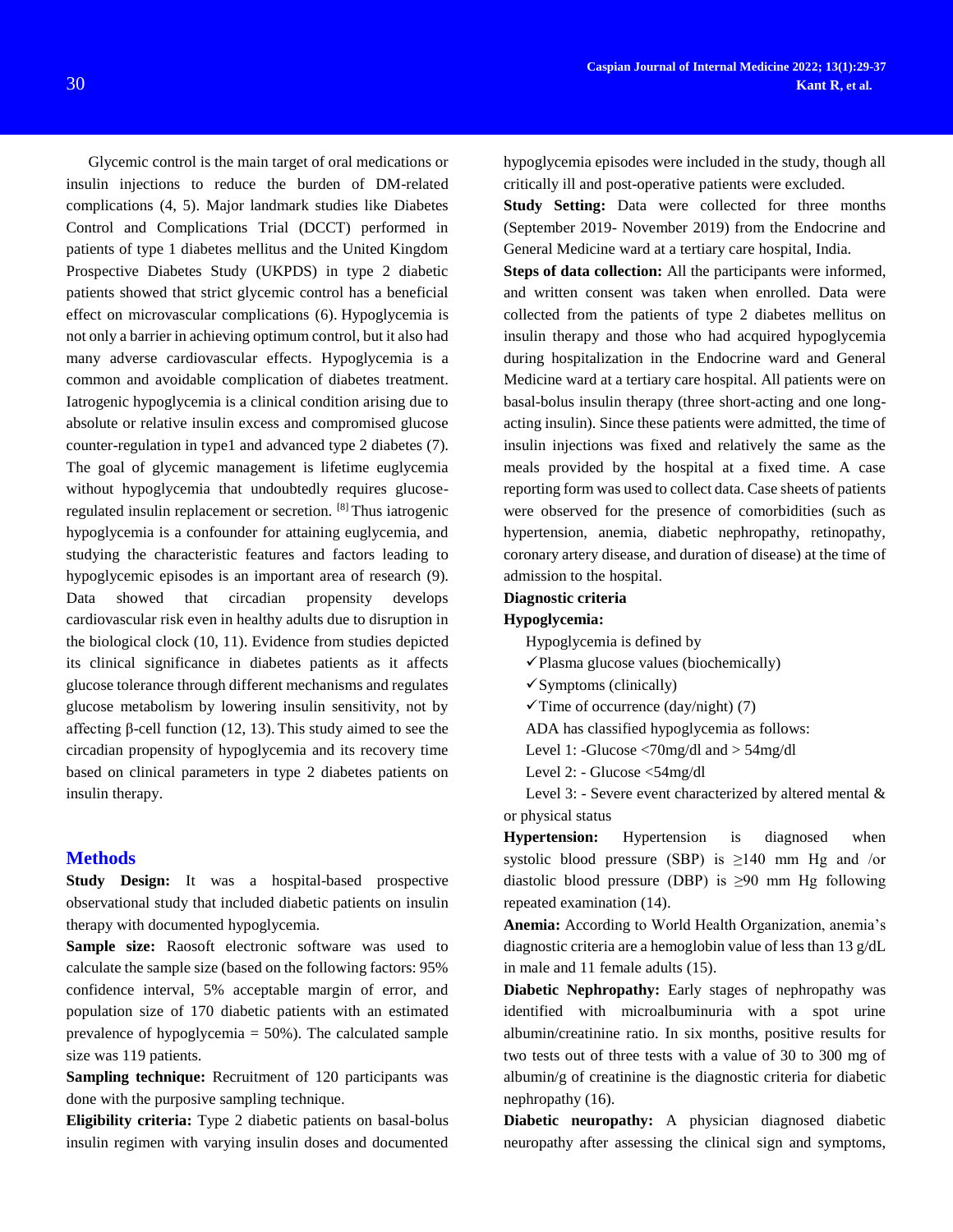nerve conduction test, and quantitative sensory testing of diabetic patients (17).

**Coronary Artery Disease:** Coronary artery disease's diagnosis is based on precordial pain suggestive of cardiac in origin along with baseline electrocardiography (ECG), Echocardiography (including stress echocardiography), Coronary angiography (18).

**Diabetic Retinopathy:** Ophthalmoscopy with or without dilated pupil is the standard procedure in the screening for diabetic retinopathy by a trained ophthalmologist, in which detection of microaneurysms in the posterior pole is the earliest clinical sign (19).

**Statistical analysis:** Statistical analysis was performed using software (SPSS 23.0 Version). The chi-square and multiple linear regression analysis (p-value significant as  $< 0.05$ ) was applied to measure the effect of various factors on hypoglycemia recovery time.

**Ethics statement:** The protocol was reviewed and approved by the Institutional Ethics Committee (IEC) (01/IEC/IM/NF/2018). At the enrollment phase, written and informed consent was obtained from all participants.

## **Results**

A total of 120 patients were enrolled, comprising 72 (60%) males and 48 (40%) females. 23 (19.2%) patients had a family history of diabetes.70 (58.3%) patients were non-vegetarian. Other demographic characteristics have been shown in table 1. Patients' mean age was  $56.5\pm8.4$  years, with a mean duration of diabetes mellitus of 7.84±4.128 years. The most common comorbidity associated with these patients was hypertension (43.3%), followed by anemia (42.5), nephropathy (25.8 %), neuropathy (20.8%), coronary artery disease (20%), retinopathy (18.33%). The most common comorbidity present in these patients was hypertension (43.3%, P=0.931). Anemia (OR-3.765, CI-1.350-5.500, P=0.011), retinopathy (OR 6.066, CI-2.031-8.113, P=0.001), and duration of DM (OR-6.266, CI-2.209-7.774, P=0.001) were significantly associated with the recovery time of hypoglycemia. (Multiple linear regression, p<0.05) (table 2). The most common symptoms of hypoglycemia observed in these patients were anxiety (77.50%), followed by sweating (73.30%), dizziness (68.30%), hunger (37%), tachycardia (30.80%), weakness (30.30%), headache (26.70%), tremors (25.80%), impaired vision (15.80%), and irritability (15.8%) (figure 1).

About 55% of patients had hypoglycemic episodes at around  $12 \text{ am} - 6 \text{ am}$  and  $19.2\%$  between 6 pm to  $12 \text{ am}$ , 15.8% of patients experienced it between 6 am -12noon and 10% between  $12n$ oon – 6 pm (figure 2).

#### **Table 1: Demographic characteristics of participants**

| <b>Variables</b>                  | <b>Frequency %</b> | <b>P-Value</b> |
|-----------------------------------|--------------------|----------------|
| Age                               |                    | 0.016          |
| $<$ 40 Yrs.                       | 23 (19.16)         |                |
| 40-50 Yrs.                        | 36(30)             |                |
| 50-60 Yrs.                        | 52 (43.33)         |                |
| 60-70 Yrs.                        | 7(5.83)            |                |
| $>70$ Yrs.                        | 2(1.66)            |                |
| Gender                            |                    | 0.363          |
| Male                              | 72 (60)            |                |
| Female                            | 48 (40)            |                |
| <b>Education qualifications</b>   |                    | 0.103          |
| Un-Educated                       | 39 (32.5)          |                |
| Intermediate                      | 35(29.1)           |                |
| secondary                         | 34(28.4)           |                |
| Graduate and above                | 12(10)             |                |
| <b>Marital Status</b>             |                    | 0.217          |
| Married                           | 92 (76.6)          |                |
| Single                            | 28 (23.3)          |                |
| <b>Family History of diabetes</b> |                    | 0.387          |
| Yes                               | 23 (19.2)          |                |
| No                                | 97 (80.8)          |                |
| <b>Dietary habits</b>             |                    |                |
| Vegetarian                        | 50(41.7)           |                |
| Non-Vegetarian                    | 70 (58.3)          |                |
| <b>Treatment</b>                  |                    | 0.189          |
| Insulin only                      | 48 (40)            |                |
| Oral+ Insulin (Combined)          | 72 (60)            |                |
| BMI                               |                    | $0.048*$       |
| $<$ 17 Kg/m <sup>2</sup>          | 12(10)             |                |
| 17-22.5 $Kg/m^2$                  | 77 (64.10)         |                |
| 22.5-27.5 Kg/m <sup>2</sup>       | 30(25)             |                |
| $>27.5$ Kg/m <sup>2</sup>         | 1(0.83)            |                |
| <b>Duration of DM</b>             |                    | $0.000*$       |
| $1-5$ Yrs.                        | 41 (34.2)          |                |
| 5-10 Yrs.                         | 51(42.5)           |                |
| 10-15 Yrs.                        | 21(17.5)           |                |
| 15-20 Yrs.                        | 7(5.8)             |                |

Chi-square test, p value significant >0.05\* BMI- body mass index, DMdiabetes mellitus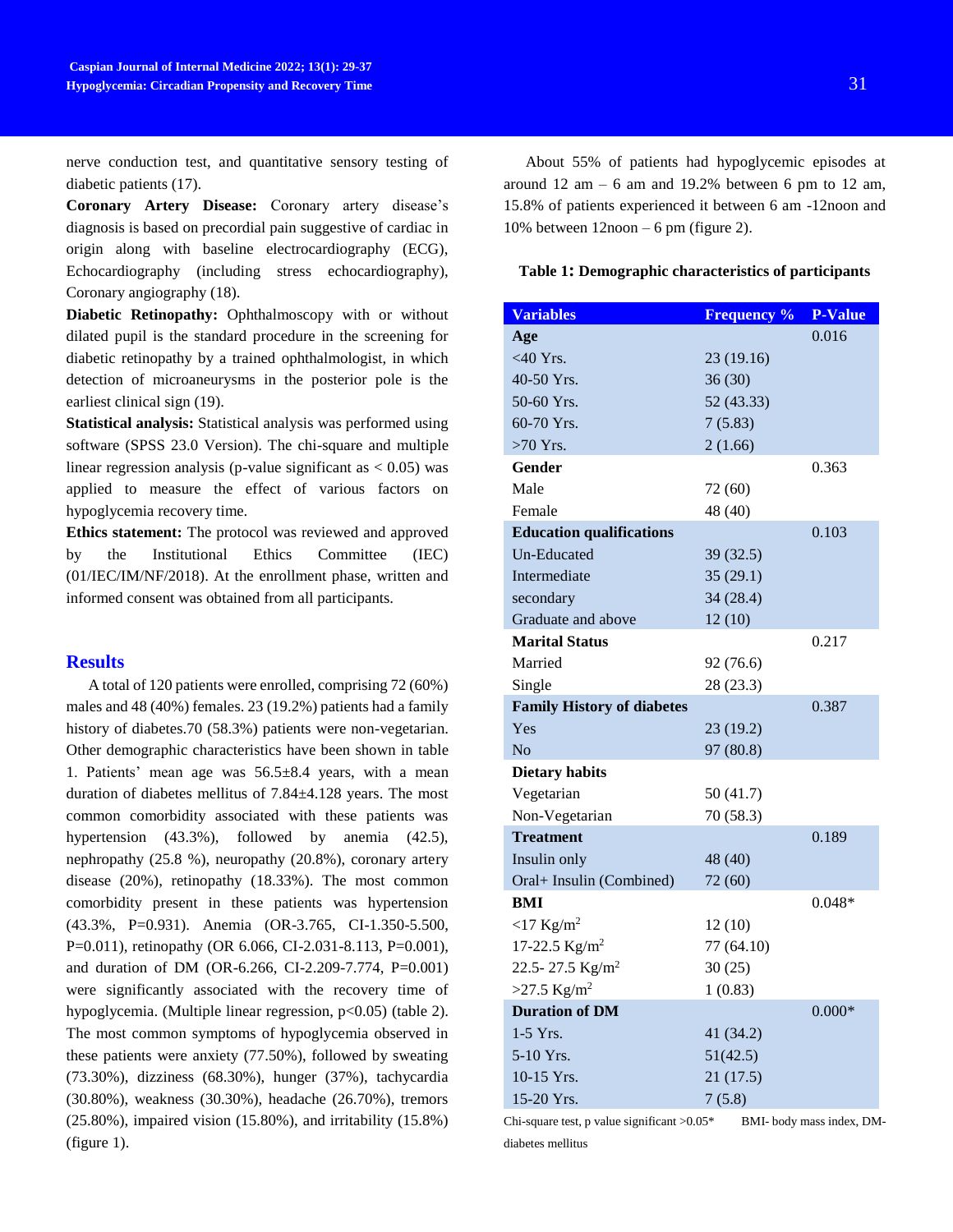The time duration required for patients to recover from hypoglycemic episodes varied with age and BMI. The majority of patients (31%) recovered from hypoglycemia in 15-30 min, and 27.45% of patients followed by 45-60 min. Subsequent subgroup analysis of those recovering from hypoglycemia had male predominance (39/15, M: F), and 35  $(29.16%)$  patients had BMI between 17-22.5 Kg/m<sup>2</sup>. Time taken to recover from hypoglycemia is more in the elderly

population of 60-70 years of age. It was around  $50\pm14.14$  min, compared to the young population. People with BMI 22.5- 27.5 Kg/m<sup>2</sup> took an average of  $45.66 \pm 19.37$  min to recover after treatment, which is more than the time taken by patients with lower BMI. One patient with BMI  $>27.5$  Kg/m<sup>2</sup> took 90 min to recover from hypoglycemia. Female patients took a long time  $(43.17\pm18.94)$  to recover as compared to male patients (39±14.74) (table 3).

|  | Table 2: Relationship of variables in relation to the recovery time of Hypoglycaemia $n = 120$ |  |
|--|------------------------------------------------------------------------------------------------|--|
|  |                                                                                                |  |

| <b>Variables</b>                | <b>Frequency</b> $(\%)$ | Exp. (B) | <b>P-Value</b> | CI              |
|---------------------------------|-------------------------|----------|----------------|-----------------|
| <b>Associated Comorbidities</b> |                         | OR       |                |                 |
| <b>HTN</b>                      | 52 (43.3)               | 1.042    | 0.931          | $0.410 - 2.650$ |
| Anaemia                         | 51 (42.5)               | 3.765    | $0.011*$       | 1.350-5.500     |
| Nephropathy                     | 31(25.8)                | 0.820    | 0.705          | $0.295 - 2.284$ |
| Neuropathy                      | 26(20.8)                | 0.969    | 0.954          | 0.330-2.844     |
| <b>CAD</b>                      | 24(20)                  | 1.046    | 0.940          | 0.326-3.357     |
| Retinopathy                     | 22 (18.33)              | 6.066    | $0.001**$      | 2.031-8.113     |
| Duration of DM                  |                         | 6.266    | $0.001**$      | 2.209-7.774     |

Multiple Linear regression analysis, p value significant  $\langle 0.05^* \rangle$ ,  $\langle 0.01^{**} \rangle$ 

HTN-hypertension, CAD- coronary artery disease, DM- diabetes mellitus,

CI-confidence interval, OR- Odds Ratio.

|                           | $15-30$ min | 31-45 min | $46-60$ min | $61-75$ min | <b>76-90 min</b> | $Mean \pm SD$     |
|---------------------------|-------------|-----------|-------------|-------------|------------------|-------------------|
| Age                       |             |           |             |             |                  |                   |
| $<$ 40 Yrs.               | 17(14.16)   | 5(4.16)   | 1(0.83)     | 0(0)        | 0(0)             | $31.30 \pm 9.91$  |
| 40-50 Yrs.                | 18(15)      | 6(5)      | 9(7.5)      | 0(0)        | 3(2.5)           | $41.94 \pm 21.39$ |
| 50-60 Yrs.                | 18(15)      | 15(12.5)  | 16(13.3)    | 2(1.66)     | 1(0.83)          | $44.90 \pm 16.81$ |
| 60-70 Yrs.                | 1(0.83)     | 1(0.83)   | 5(4.16)     | 0(0)        | 0(0)             | $50 \pm 14.14$    |
| $>70$ Yrs.                | 0(0)        | 0(0)      | 2(1.66)     | 0(0)        | 0(0)             | $60 \pm 0.0$      |
| $BMI*$                    |             |           |             |             |                  |                   |
| $<$ 17 Kg/m <sup>2</sup>  | 8(6.6)      | 2(1.66)   | 2(1.66)     | 0(0)        | 0(0)             | $32.91 \pm 15.87$ |
| 17-22.5 $Kg/m^2$          | 35(29.16)   | 19(15.83) | 21(17.5)    | 1(0.83)     | 1(0.83)          | $41.29 \pm 16.45$ |
| 22.5-27.5 $Kg/m^2$        | 11(9.16)    | 6(5)      | 10(8.3)     | 1(0.83)     | 2(1.66)          | $45.66 \pm 19.37$ |
| $>27.5$ Kg/m <sup>2</sup> | 0(0)        | 0(0)      | 0(0)        | 0(0)        | 1(0.83)          | $90 \text{ min}$  |
| <b>Gender</b>             |             |           |             |             |                  |                   |
| Male                      | 39(32.5)    | 16(13.3)  | 24(20)      | 2(1.66)     | 4(3.33)          | $39 \pm 14.74$    |
| Female                    | 15(12.5)    | 11(9.16)  | 9(7.5)      | 0(0)        | 0(0)             | $43.17 \pm 18.94$ |

## **Table 3. Details of recovery periods of hypoglycaemia**

\*BMI- body mass index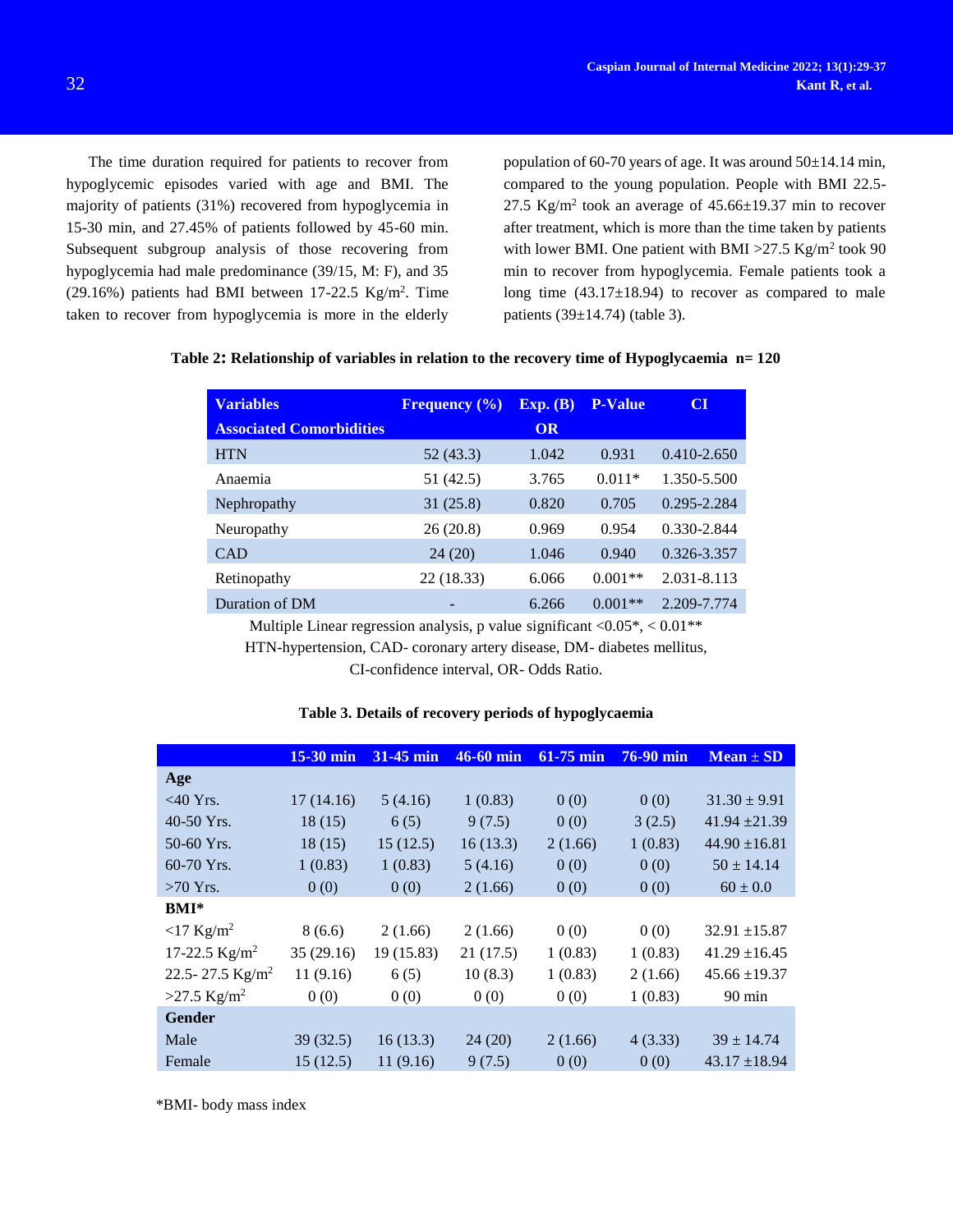| Table 4. Describing normal glycemic thresholds |                              |                                             |                                              |  |  |
|------------------------------------------------|------------------------------|---------------------------------------------|----------------------------------------------|--|--|
| <b>Glucose level</b>                           | <b>Response</b>              | <b>Effects</b>                              | Role in the correction of hypoglycemia       |  |  |
| $80-85$ mg/dl                                  | Decreased insulin            | Increased lipolysis, increase fatty<br>acid | 1 <sup>st</sup> defense against hypoglycemia |  |  |
| $65-70$ mg/dl                                  | <b>Increased Glucagon</b>    | Increased glucose production                | 2 <sup>nd</sup> defense against hypoglycemia |  |  |
| $65-70$ mg/dl                                  | <b>Increased Epinephrine</b> | Increased lipolysis, Increased free         | $3rd$ defense, critical when glucagon is     |  |  |
|                                                |                              | fatty acid                                  | deficient                                    |  |  |
| $65-70$ mg/dl                                  | Increased Cortisol and       | Increased glucose production                | Involved in defense against prolonged        |  |  |
|                                                | growth hormone               | Decreased glucose clearance                 | hypoglycemia                                 |  |  |
| $50-55$ mg/dl                                  | <b>Symptoms</b>              | Recognition of hypoglycemia                 | Behavioral defense (food ingestion)          |  |  |
| $<$ 50 mg/dl                                   | Decreased cognition          |                                             | Compromises behavioral defense against       |  |  |
|                                                |                              |                                             | hypoglycemia                                 |  |  |

**Table 4. Describing normal glycemic thresholds**



**Fig. 1. Symptoms of hypoglycemia with insulin therapy in diabetes patients**



**Figure 2: Incidence of hypoglycemia concerning time periods**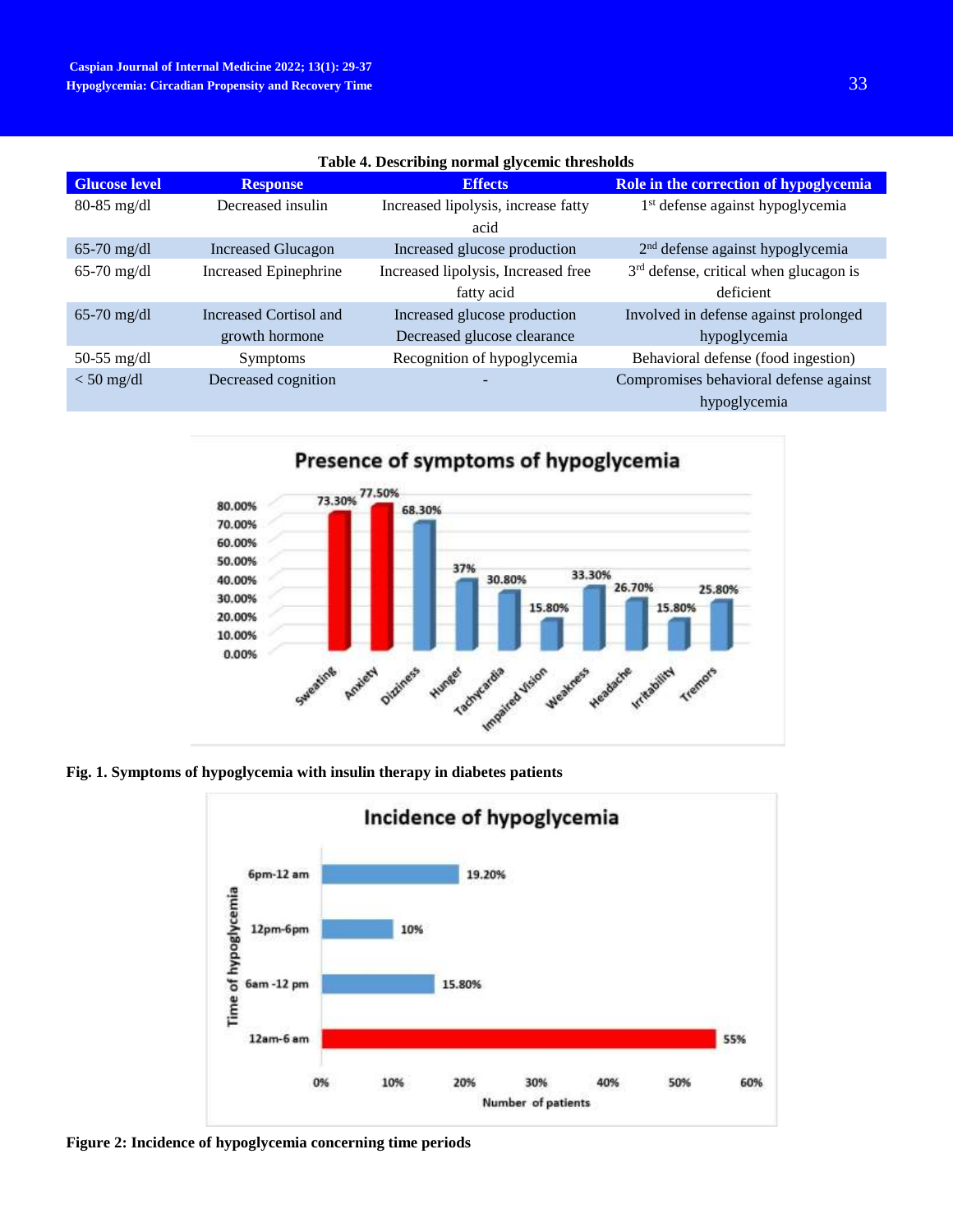### **Discussion**

In inpatient diabetes management, a pendulum has swung from achieving intensive glucose control towards more moderate and individualized glycemic targets. Many studies showed that recurrent hypoglycemia leads to failure of the counter-regulatory mechanism, but also mortality is high among patients who experienced hypoglycemic episodes than those who did not (20, 21). Despite strong evidence of the likely benefit of strict glycemic control, those trying to decrease the risk of microvascular complications through intensive glycemic control inevitably face a 3-fold increased risk of severe hypoglycemia (22). Hypoglycemia is commonly caused by drugs that are used to treat diabetes mellitus (23). The present study described hypoglycemia episodes and the effect of various factors leading to hypoglycemia and recovery.

**Clinical symptoms of patients with hypoglycemia:** The most common symptoms observed in patients were anxiety, sweating, dizziness, hunger, tachycardia, weakness, headache, tremors, impaired vision, and irritability. A recently conducted cross-sectional study on 390 diabetic patients established the high prevalence (57.44%) of hypoglycemia in India's rural region, and the most typical reported symptom of hypoglycemia was dizziness in approx. 72.3% of patients (24). AlKhaldi YM et al. also performed a prospective study and observed sweating (49%), palpitation (48%), blurring of vision (31%), dizziness (9%), and headache (7%) as the most common symptoms during hypoglycemic episodes in diabetic patients (25). A retrospective study involving 1566 patients identified hypoglycemia with low conscious levels (60.63%), giddiness (22%), sweating (3.54%), and palpitations, 1.06% with motor deficits, and 11.35% had nonspecific symptoms (26).Even Tsujimoto T et al., in an observational study, found that the prior use of beta-blockers may prevent adverse events like hypertension and hypokalemia during severe hypoglycemia in diabetic patients (27). There are complex control mechanisms that maintain plasma glucose homeostasis (table 4).

Thus, in normal people, glucose-sensing neurons located in the brain and other regions detect hypoglycemia and initiate hormonal and neural responses through complicated defense mechanisms (28). However, in patients receiving insulin and insulin secretagogues, the counterregulatory mechanisms are impaired. Repeated episodes of hypoglycemia lead to impaired reduced counter-regulatory response and hypoglycemic awareness. Potential mechanisms that can lead

to impaired glucose regulation are upregulation of glucose transport to the brain, utilization of alternate fuels to maintain energy metabolism during hypoglycemia, increased glycogen storage, altered hypothalamic neuro signaling, and increased cerebral oxidative stress (29).

**Timings of hypoglycemia:** In the present study, about 55% of patients had hypoglycemic episodes around midnight to 6 am. Consistently, a retrospective hospital-based study noted most hypoglycemic events between midnight to 6 am in diabetic patients (30). Cun-mei Yang et al. also observed that among 1374 cases, 2.40% of patients developed hypoglycemia between midnight to 2 am, 2% during 2 am -4 am, and 1.50 % developed during 10 am to 12 pm. However, severe hypoglycemic episodes were found from midnight to 2 am. [31] In contrast to findings, Ruan Y et al. conducted a retrospective observational study in 17,658 diabetes patients to explore hypoglycemia distribution. They found higher hypoglycemic events just before mealtimes, approximately three hours after lunch and dinner, and breakfast peaks at 11 am, 4 pm, and midnight. The highest number of hypoglycemia episodes were seen between 1 am, and 5 am in diabetic patients (32). AlKhaldi YM et al. also observed that 36% and 31% of diabetic patients experienced hypoglycemia in the morning and evening time respectively, and  $\lt$  25% experienced hypoglycemia at night time, but time distribution was not specified in this study (25).

**Recovery of hypoglycemia:** In our study, the time required for patients to recover from hypoglycemic episodes varied with age and BMI. Older people and those with higher BMI  $(>22.5 \text{ Kg/m2})$  took more time to recover from hypoglycemia (45.66 min). In contrast to findings, a study conducted in Saudi Arabia with 378 participants found that patients of younger age group, insulin-dependent DM with long disease duration were risk factors for hypoglycemia in the diabetic population (25). A prospective study observed that BMI is also associated with hypoglycemic events in a young diabetic population 30–49 years with comorbidities (33). Vilovic M et al. found that hypoglycemia patients had a long duration of DM and their BMI values were  $26.38 \text{ kg/m}^2(35)$ . As we have not found enough literature regarding associated factors with the time required to recover from hypoglycemia, our study's findings contribute to its significance in this perspective.

**Other aspects:** In the present study, hypertension was the most common comorbidity associated with these patients. However, other comorbidities such as anemia, nephropathy, neuropathy, coronary artery disease, and retinopathy were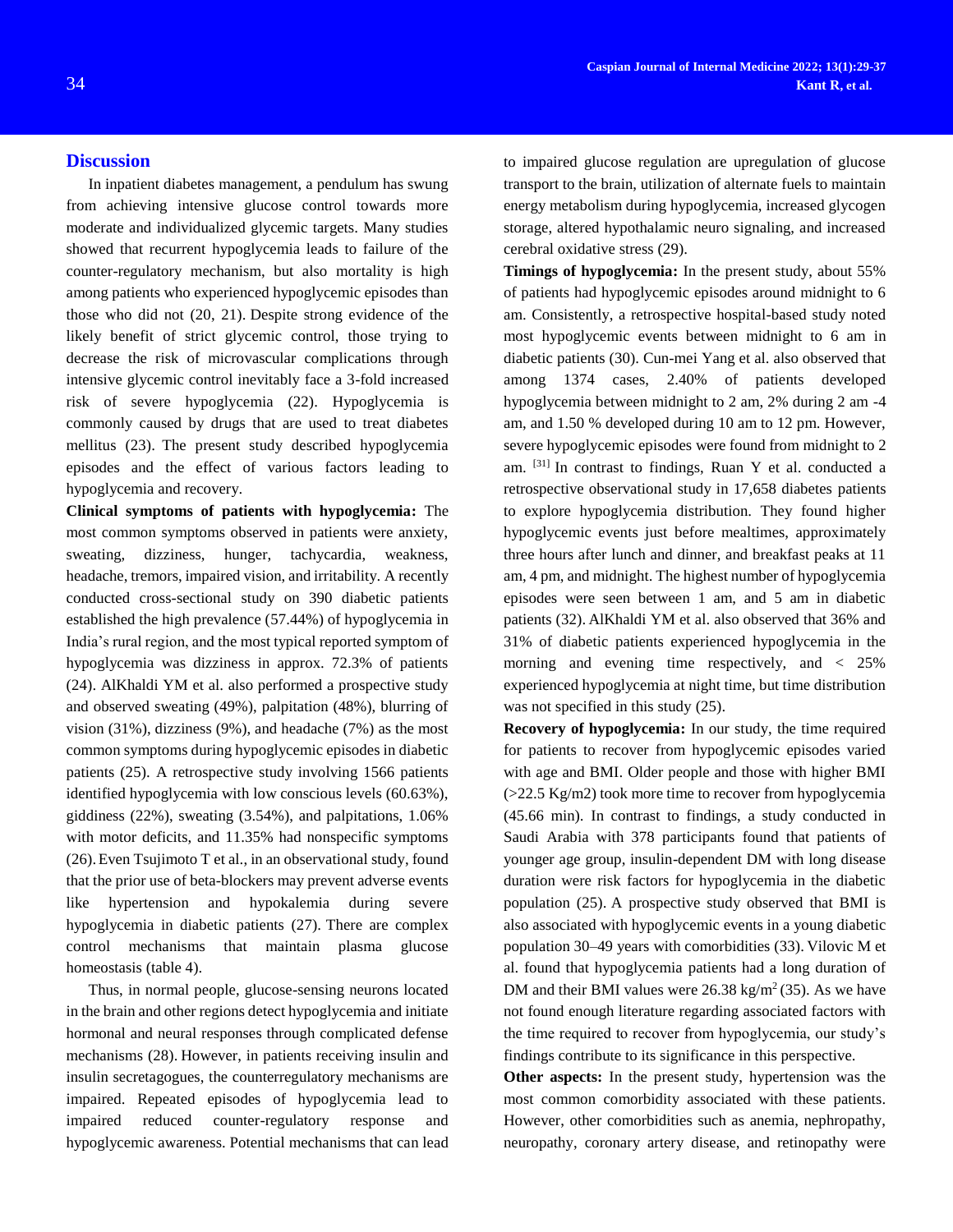also present in these patients. Nevertheless, anemia, retinopathy, and DM duration were significantly associated with time taken to recover from hypoglycemia. In previous studies, disorders like – critical organ failure, sepsis, non-β cell tumors, and insulinoma are also risk factors for hypoglycemia (35-37). Kim HM et al. also observed that hypertension (80.8%) was the most prevalent comorbidity, followed by dyslipidemia and ischemic heart disease among diabetic patients experiencing hypoglycemia. Comorbidities such as chronic kidney disease and dementia were also associated with the risk of hypoglycemia and hospitalization amongst older patients with diabetes (38). Economically, hypoglycemia burdens the healthcare system and adversely affects workplace productivity, particularly after a nocturnal event. Selecting or modifying therapy to reduce hypoglycemia can take one of the variables of diabetes management and turn it into somewhat more of a constant, minimizing hypoglycemia risk (39, 40).

Knowing the circadian propensity of hypoglycemia and characteristics of people suffering from hypoglycemic episodes often increase the insights into their inter-relation with different characteristics and help them be extra cautious while prescribing the medications. Thus, in this study, many characteristics of diabetic people have been evaluated concerning hypoglycemia; however, it is a single hospitalbased study with a limited sample size. Further extensive studies might be required at the molecular level to establish their relationship.

In conclusion, despite the known benefits of strict glycemic control on diabetes-related complications, hypoglycemia often became a barrier for achieving the goals, as recurrent episodes of hypoglycemia lead to increased cardiovascular risk and altered counter-regulatory mechanisms. The study concludes that associated comorbidities such as anemia, retinopathy, and DM duration had a significant bearing on the time taken to recover from hypoglycemia. Time taken to recover from hypoglycemic episodes also vary with age and BMI.

Apart from elderly patients being at risk of developing complications, the time taken to recover is also more in these patients. People with high BMI took a long time than those with lower BMI, which is a new finding that needs further molecular level evaluation. Hypoglycemic episodes were more common from midnight to the morning at 6 am. Circadian propensity of hypoglycemia in these patients have been identified in early morning hours of the day.

## **Acknowledgments**

Not applicable.

**Funding:** No funding assistance granted. **Conflict of interest:** None declared.

## **References**

- 1. American Diabetes Association. Classification and Diagnosis of Diabetes. Diabetes Care 2015; 38: S8-S16. doi:10.2337/dc15-S005
- 2. Harding JL, Pavkov ME, Magliano DJ, Shaw JE, Gregg EW. Global trends in diabetes complications: a review of current evidence. Diabetologia 2018; 62: 3-16.
- 3. International Diabetes Federation. IDF Diabetes Atlas, 9th ed. Brussels, Belgium: [Internet] 2019 Available at: [https://www.diabetesatlas.org](https://www.diabetesatlas.org/)
- 4. Chen SY, Hsu HC, Wang RH, Lee YJ, Hsieh CH. Glycemic control in insulin-treated patients with type 2 diabetes: empowerment perceptions and diabetes distress as important determinants. Biol Res Nurs 2018; 21: 182- 9.
- 5. Cryer PE, Irene E, Karl MM. Insulin therapy, and hypoglycaemia in type 2 diabetes mellitus. Insulin 2007; 2: 127-33.
- 6. King P, Peacock I, Donnelly R. The UK Prospective Diabetes Study (UKPDS): clinical and therapeutic implications for type 2 diabetes. Br J Clin Pharmacol 2001; 48: 643-8.
- 7. American Diabetes Association. 6. Glycemic targets: standards of medical care in diabetes-2019. Diabetes Care 2019; 42: S61-S70.
- 8. Pecoits-Filho R, Abensur H, Betônico CC, et al. Interactions between kidney disease and diabetes: dangerous liaisons. Diabetol Metab Syndr 2016; 8:50.
- 9. Bonaventura A, Montecucco F, Dallegri F. Update on strategies limiting iatrogenic Hypoglycaemia. Endocr Connect 2015; 4: R37-R45.
- 10. Qian J, Scheer FAJL. Circadian system and glucose metabolism: implications for physiology and disease. Trends Endocrinol Metab 2016; 27: 282-93.
- 11. Kant R, Yadav P, Kishore S, Kumar R, Bairwa M. Circadian dysynchrony among nurses performing shift work at a tertiary care teaching hospital: a preliminary study. Int J Physiol Pathophysiol Pharmacol 2020; 12: 166-72.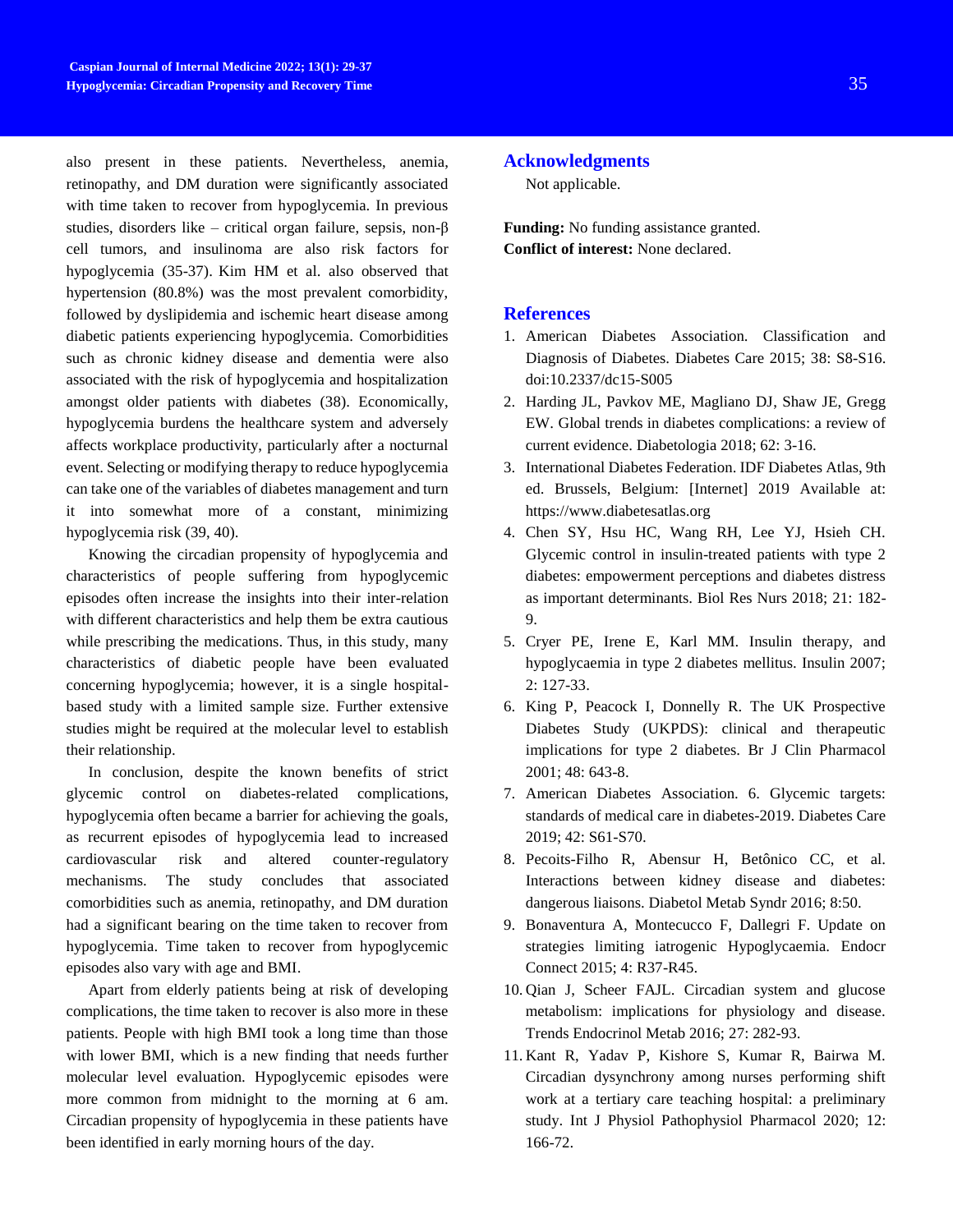- 12. Montaigne D, Marechal X, Modine T, et al. Daytime variation of perioperative myocardial injury in cardiac surgery and its prevention by Rev-Erbα antagonism: a single-center propensity-matched cohort study and a randomized study. Lancet 2018; 391: 59-69.
- 13. Qian J, Dalla Man C, Morris CJ, Cobelli C, Scheer FAJL. Differential effects of the circadian system and circadian misalignment on insulin sensitivity and insulin secretion in humans. Diabetes Obes Metab 2018; 20: 2481-5.
- 14. Unger T, Borghi C, Charchar F, et al. 2020 International Society of Hypertension global hypertension practice guidelines. J Hypertens 2020; 38: 982-1004.
- 15. Blanc B, Finch CA, Hallberg L, et al. Nutritional anaemias. Report of a WHO Scientific Group. World Health Organ Tech Rep Ser 1968; 405: 1-40.
- 16. Nazar CM. Diabetic nephropathy; principles of diagnosis and treatment of diabetic kidney disease. J Nephropharmacol 2014; 3: 15-20.
- 17. Petropoulos IN, Ponirakis G, Khan A, et al. Diagnosing Diabetic Neuropathy: Something Old, Something New. Diabetes Metab J 2018; 42: 255-69.
- 18. Centers for Disease Control and Prevention Coronary Artery Disease. CDC 2021 Available at: [https://www.cdc.gov/heartdisease/coronary\\_ad.htm](https://www.cdc.gov/heartdisease/coronary_ad.htm)
- 19. de Carlo TE, Chin AT, Bonini Filho MA, et al. Detection of microvascular changes in eyes of patients with diabetes but not clinical diabetic retinopathy using optical coherence tomography angiography. Retina 2015; 35: 2364-70.
- 20. Kalra S, Mukherjee JJ, Venkataraman S, et al. Hypoglycemia: The neglected complication. Indian J Endocrinol Metab 2013; 17: 819-34.
- 21. Robinson RT, Harris ND, Ireland RH, et al. Mechanisms of abnormal cardiac repolarization during insulin-induced hypoglycaemia. Diabetes 2003; 52: 1469-74.
- 22. Action to Control Cardiovascular Risk in Diabetes Study Group; Gerstein HC, Miller ME, et al. Effects of intensive glucose lowering in type 2 diabetes. N Engl J Med 2008; 358: 2545-59.
- 23. Murad MH, Coto-Yglesias F, Wang AT, et al. Clinical review: Drug-induced Hypoglycaemia: a systematic review. J Clin Endocrinol Metab 2009; 94: 741-5.
- 24. Samya V, Shriraam V, Jasmine A, et al. Prevalence of hypoglycemia among patients with type 2 diabetes mellitus in a rural health center in South India. J Prim Care Community Health 2019; 10:2150132719880638.
- 25. AlKhaldi YM, AlKhaldi AY, AlQahtani AS, et al. Incidence of hypoglycemia and its risk factors among diabetics during Ramadan in Abha city, Aseer Region, KSA. J Family Med Prim Care 2019; 8: 2793-8.
- 26. Kumar JG, Abhilash KP, Saya RP, Tadipaneni N, Bose JM. A retrospective study on epidemiology of hypoglycemia in Emergency Department. Indian J Endocrinol Metab 2017; 21: 119.
- 27. Tsujimoto T, Yamamoto-Honda R, Kajio H, et al. Effectiveness of prior use of beta-blockers for preventing adverse influences of severe hypoglycemia in patients with diabetes: an observational study. Med (Baltimore) 2015; 94: e1629.
- 28. Amiel S, Sherwin R, Simonson D, Tamborlane WV. Effect of intensive insulin therapy on glycemic thresholds for counterregulatory hormone release. Diabetes 1988; 37: 901-7.
- 29. Stanley S, Moheet A, Seaquist ER. Central mechanisms of glucose sensing and counter regulation in defence of hypoglycaemia. Endocr Rev 2019; 40: 768-88.
- 30. Ulmer BJ, Kara A, Mariash CN. Temporal occurrences and recurrence patterns of hypoglycemia during hospitalization. Endocr Pract 2015; 21: 501-7.
- 31. Yang C, Ma Y, Kang J, et al. Time and department distribution of hypoglycemia occurrences in hospitalized diabetic patients. Int J Nurs Sci 2015; 2: 263-7.
- 32. Ruan Y, Moysova Z, Tan G, et al. Inpatient hypoglycemia: understanding who is at risk. Diabetologia 2020; 63: 1299- 304.
- 33. Yun JS, Park YM, Han K, et al. Association between BMI and risk of severe hypoglycemia in type 2 diabetes. Diab Metab 2019; 45: 19-25.
- 34. Vilovic M, Kurir TT, Novak A, et al. Hypoglycemia and glucagon utilization in insulin-treated diabetic patients. Exp Clin Endocrinol Diab 2020; 128: 493-8.
- 35. Magee F, Bailey M, Pilcher DV, et al. Early glycemia and mortality in critically ill septic patients: Interaction with insulin-treated diabetes. J Crit Care 2018; 45: 170-7.
- 36. Park S, Kim DG, Suh GY, et al. Mild hypoglycemia is independently associated with increased risk of mortality in patients with sepsis: a 3-year retrospective observational study. Crit Care 2012; 16: R189.
- 37. Un JS, Ko SH. Risk factors and adverse outcomes of severe hypoglycaemia in type 2 diabetes mellitus. Diabetes Metab J 2016; 40: 423-32.